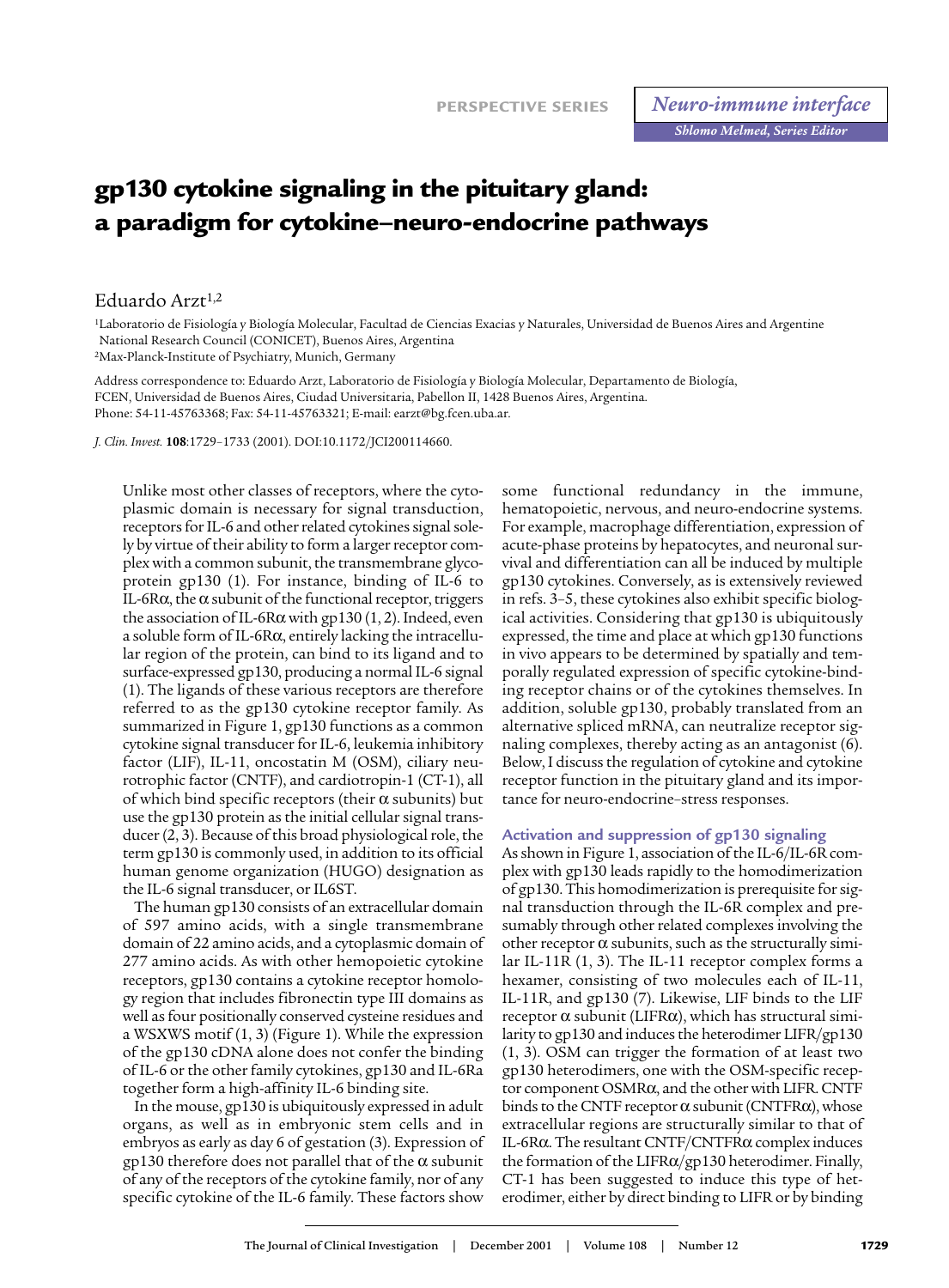

### **Figure 1**

Schematic model of the IL-6/gp130 receptor system. The specific cytokine-binding subunits and gp130 belong to a cytokine receptor superfamily characterized by four positionally conserved cysteine residues and a WSXWS motif. Functional receptor complexes are induced by the different gp130 cytokines: IL-6 and IL-11 induce gp130 homodimerization; CNTF, LIF, CT-1, and OSM induce LIFRα/gp130 heterodimers; and OSM may also induce OSMRα/gp130 heterodimers. Following ligand binding, gp130 is responsible for signal transduction through the JAK/STAT pathways.

to CT-1-specific receptor (CT-1Rα) (Figure 1). As might be expected, gp130-neutralizing antibodies can inhibit the biological activities of all IL-6 family cytokines (1, 3).

gp130 signals are mediated by tyrosine kinases of the JAK family and by their binding partners, transcription factors of the STAT family (reviewed in ref. 6). The general first event in activation of the JAK/STAT signaling pathway is the ligand-induced homo- or heterodimerization of signal-transducing receptor subunits — gp130 in the case of these receptors. Thereafter, JAKs (JAK1, JAK2, and Tyk2) are activated and in turn phosphorylate gp130 at several residues, providing docking sites for SH2 domain-containing molecules, such as STAT1 or STAT3 members of the STAT family. Upon phosphorylation, the STATs translocate as dimers into the nucleus, where they bind to promoter regions of their specific response genes. Altered forms of gp130 that fail to induce activation of JAKs fail to transduce an IL-6 proliferative signal. gp130 is also linked to the Ras/Raf/mitogen-activated protein kinase (Ras/Raf/MAPK) pathway via the adapter molecule SHP-2, which becomes recruited to one particular phosphotyrosine residue in the stimulated gp130 and undergoes tyrosine phosphorylation by JAKs. These cascades may activate the nuclear factor NF-IL-6, a leucine zipper-containing transcription factor homologous to C/EBP. NF-IL-6 mediates not only the expression of inflammatory cytokines, but also the expression of IL-6–inducible genes, such as acute-phase proteins in hepatocytes (3).

Activation of STATs is transient, and several mechanisms for STAT inactivation exist. First, a protein named PIAS3 blocks DNA binding of activated STAT3, as well as STAT3-mediated gene activation (6). It forms part of a group of gp130 signaling inhibitors known as protein

inhibitors of activated STATs (PIAS) (6). Another mechanism to downregulate the JAK/STAT pathway consists of the suppressor of cytokine signaling (SOCS) proteins discussed by Auernhammer and Melmed in this Perspective series (ref. 8; see also ref. 6). These proteins constitute a family of negative feedback inhibitors, since their transcription is induced by IL-6 and LIF, and they inhibit tyrosine phosphorylation of gp130, STAT1, and STAT3. SOCS-3 exerts its inhibitory function through the SHP-2 recruitment site of gp130 (9).

Gene knockouts in which such central players in IL-6 family cytokine signaling as STAT3 (10), gp130 (11), or JAK1 (12) are deleted are associated with lethal phenotypes. In keeping with the apparent redundancy of these cytokines, however, mice deficient in only one of the cytokines display only relatively mild defects.

# **Pituitary functions of the gp130 cytokines**

The expression of gp130 mRNA in human pituitaries (13) suggests that, here as elsewhere, signaling specificity within the IL-6 cytokine family derives from the controlled expression of the specific  $\alpha$  receptor chains or of the cytokines themselves. Many expression studies have indeed demonstrated that these cytokines occur in different types of pituitary cells and could therefore act in an autocrine or paracrine manner to regulate pituitary growth and function, as well as neuro-endocrine responses.

LIF binding sites are found in the developing human fetal pituitary and in normal and adenomatous adult human tissue, as well as in murine AtT-20 corticotrophic cells (14). LIFR mRNA is induced in vivo by LPS (15). IL-6 has been extensively investigated, but only one study shows that IL-6 receptors are expressed in rat anterior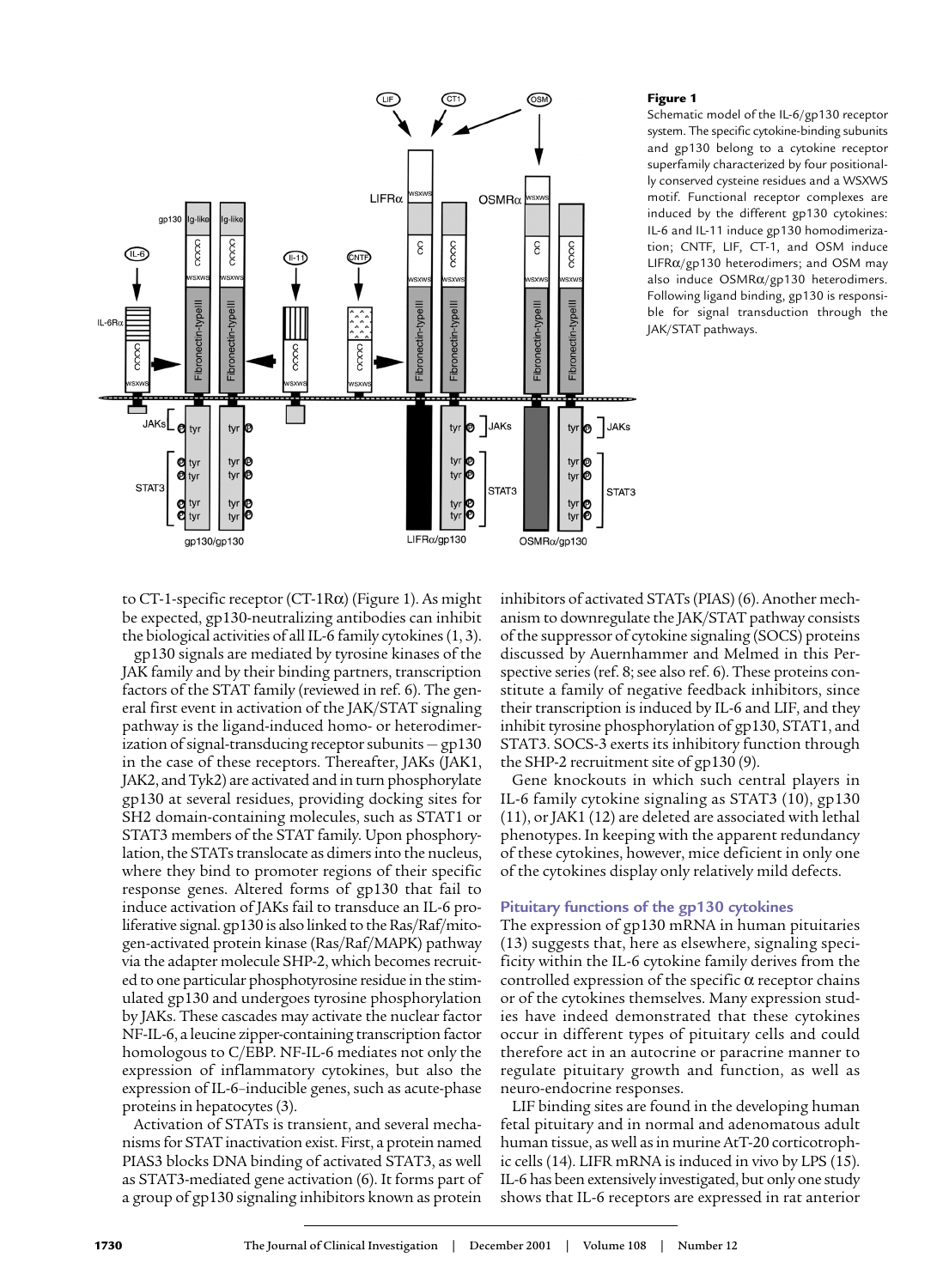pituitary cells (16), and IL-6 production by anterior pituitary cells has been demonstrated by several groups (17, 18). The production of IL-6 by these cells is increased by a variety of stimuli, such as IL-1, phorbol esters, bacterial LPS, vasoactive intestinal polypeptide (VIP), forskolin, IFNs, TNF-α, and pituitary adenylate cyclase–activating polypeptide (PACAP) (4, 5, 19). Interestingly, both the protein kinase A and the protein kinase C pathways appear to increase the production of IL-6 by anterior pituitary cells, although the mechanisms involved are not yet clear. Glucocorticoids also regulate pituitary IL-6, inhibiting its production by anterior pituitary cell and aggregate cultures, as shown by the increase in pituitary levels of IL-6 mRNA after adrenalectomy in the rat. These data suggest that a negative feedback system links the end product of the hypothalamic-pituitary-adrenal axis (HPA) axis to IL-6 production in the pituitary (4, 5). IL-6 production has been localized to folliculostellate  $(FS)$  cells of the pituitary (18), and  $TtT/GF$ , an FS cell line obtained from a pituitary thyrotropic tumor, releases IL-6 in response to VIP, PACAP, and TNF- $\alpha$  (4, 5). Interestingly, LPS directly simulates IL-6 production by FS cells via specific CD14-Toll receptors, which stimulate the p38α MAPK-NF-κB pathway (20). Whether the other stimuli for IL-6 act through these or other pathways remains an interesting open question.

Further evidence for IL-6 expression and regulation has been obtained in humans. IL-6 mRNA has been detected in corticotrophic adenoma cell cultures and in normal human pituitaries and other adenoma types, such as prolactinomas, nonfunctioning adenomas, and somatotropinomas (4, 5). IL-1 stimulates the release of IL-6

from cultures of human pituitary adenomas, and it has been suggested that IL-6 expression in pituitary adenomas correlates with the aggressiveness of tumors. Consistent with the animal experiments, the synthetic glucocorticoid dexamethasone is a potent suppressor of intratumoral IL-6 production (21).

LIF is secreted by cultured bovine pituitary follicular cells (22), and the LIF protein and mRNA are found in the developing human fetal pituitary, as well as in normal and adenomatous adult human tissue (14). In pituitary explant cultures, LIF mRNA is induced by protein synthesis inhibitors (4, 5), suggesting that its turnover is tightly regulated. The mRNAs for murine LIF and, to a lesser extent, the LIF receptor are also induced by LPS intraperitoneal injection (15). Other gp130 cytokines and receptors also appear to function in the anterior pituitary. mRNA for IL-11 is expressed in AtT-20 corticotrophic cells (23); mRNA for CNTF is also expressed in FS and lactosomatotrophic cells (24), cell types in which the corresponding  $\alpha$  chains (IL-11R and CNTFR) are also expressed (23, 24). IL-11R is likewise expressed in normal cells as well as in corticotrophic and nonfunctioning human tumors (23), and CNTFR has been found in tumors secreting prolactin (PRL)

or growth hormone (GH) and in nonfunctioning tumors (25) and normal cells (24).

The gp130 cytokines IL-6, LIF, IL-11, and CNTF, which are thus clearly produced in the pituitary gland, act locally to influence the secretion of anterior pituitary hormones such as adrenocorticotropic hormone (ACTH), which is of particular importance for neuro-endocrine responses. Cell culture experiments with normal primary rat pituitary cells show that picomolar concentrations of IL-6 can stimulate the release of PRL, GH, and luteinizing hormone (19). IL-6 also enhances GH release from rat hemipituitary glands. The basal release of PRL is inhibited by a polyclonal antiserum to rat IL-6, a functional test showing the involvement of intrinsic IL-6 in PRL production (19). IL-6 stimulates PRL and GH release from lactosomatotrophic GH3 cells (26), and CNTF also stimulates GH and PRL production by these cells within 24 hours (24). IL-11 and CNTF exert a similar stimulation on GH mRNA expression in somatotrophic monolayer cell cultures from acromegalic tumors, and CNTF stimulates PRL secretion in lactotrophic monolayer cell cultures from prolactinoma patients (25). Interestingly, particular cell shape or cell contacts appear to be required for these signaling events. Monolayer cell cultures from normal rat anterior pituitary are largely unresponsive to IL-11 and CNTF, but when the cells are cultured as aggregates with a normal three-dimensional histological structure, both cytokines significantly stimulate secretion of PRL and GH. Thus, the three-dimensional structure of the gland, and perhaps of FS cells in particular, is of critical importance for the regulatory action of gp130 cytokines in anterior pituitary cells (25).



#### **Figure 2**

gp130 cytokine family pathways on anterior pituitary cells. Following immune (e.g., LPS) or hormonal (e.g., PACAP) stimulation, systemic or anterior pituitary gp130 cytokines, expressed by FS cells among others, induce the stimulation of ACTH (detailed in the scheme) in the pituitary. In this pathway, which is distinct from another mechanism activated by CRH or IL-1, POMC expression and ACTH secretion are stimulated through STAT3, providing a new powerful mechanism for regulation of corticotroph function.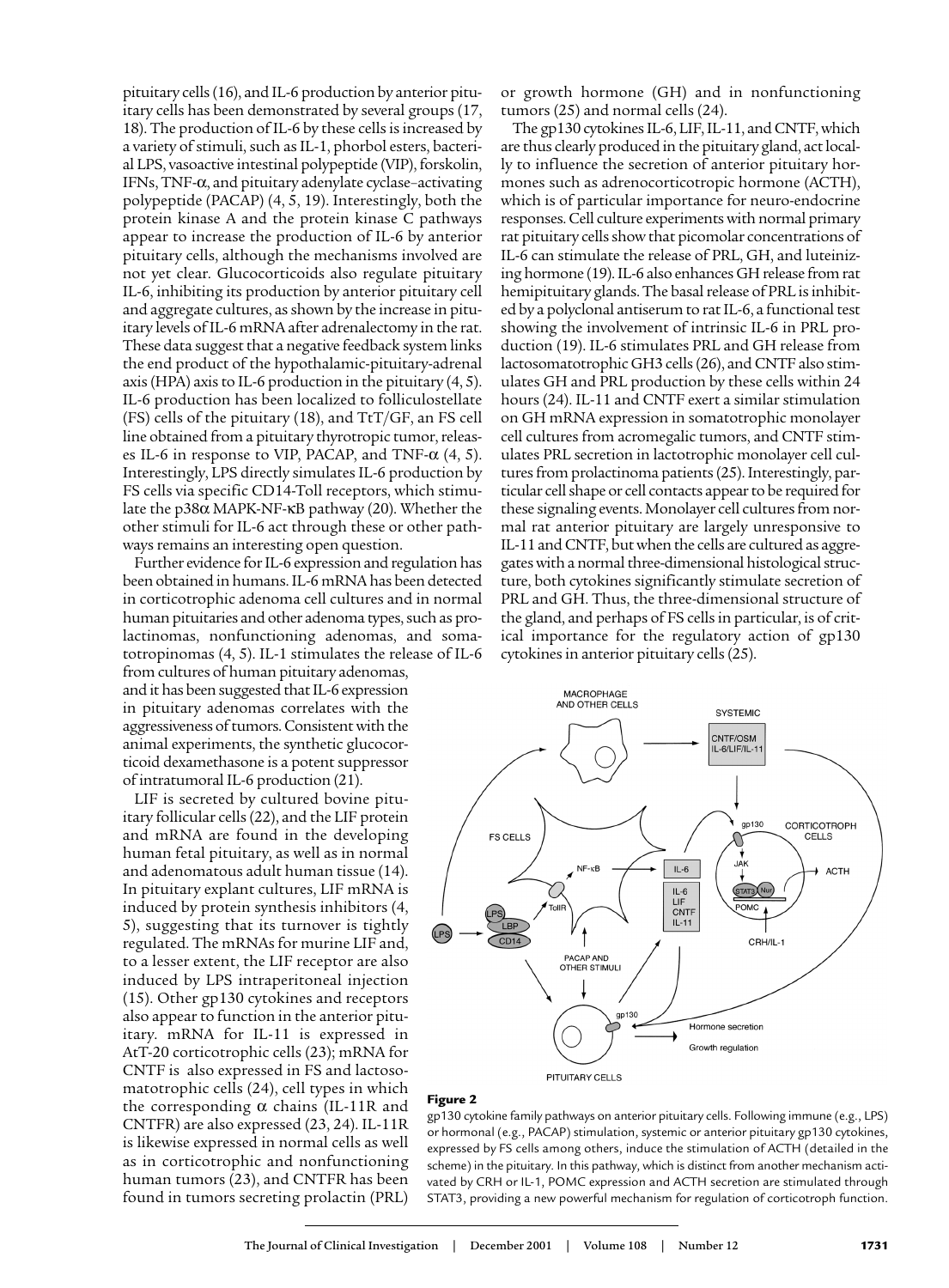In addition to their effects on the secretion of pituitary hormones, gp130 cytokines can influence the growth of pituitary cells, which are normally relatively quiescent in healthy individuals. We have found that IL-6 regulates pituitary cell growth (26). Intriguingly, in the GH3 cell line, IL-6 significantly stimulates DNA synthesis and cell number, yet the same concentrations of IL-6 inhibit the growth of normal rat pituitary cells (26). No direct correlation between the growth effects and hormone secretion was observed in these studies. IL-6 has been also reported to stimulate growth of rat tumor pituitary cells and of TtT/GF cells (27, 28). Accordingly, the latter IL-6–producing cell line stimulates growth of somatotrophic tumor cells in nude mice (29). LIF released from primary bovine pituitary cultures can also suppress the proliferation of aortic endothelial cells and is therefore considered as a factor regulating pituitary angiogenesis (22). LIF regulates proliferation of hormone-producing cells, inhibiting AtT-20 cell growth (30). IL-6 can be alternatively inhibitory or stimulatory for c-fos expression in ACTHsecreting, PRL-secreting, GH-secreting, or nonfunctioning adenomas, with no clear association between the tumor type or size and the direction of the effect. Experiments in which IL-6–blocking antibodies are introduced into the pituitary show a similarly context-dependent effect on induction of c-fos (31). Accordingly, IL-6 stimulates proliferation in some, but not all, pituitary adenomas (32). IL-11 and CNTF can also stimulate the proliferation of FS and lactosomatotrophic GH3 cells (24). Interestingly, IL-11 also stimulates the secretion of the angiogenic factor VEGF by FS cells (24).

The molecular mechanisms of gp130 control of pituitary cell proliferation are still unknown. STAT3, which is critically involved in mediating the cell growth, differentiation, and survival signals relayed through the gp130 family of cytokine receptors in immune cells (33), has not yet been shown to be directly involved in pituitary cell growth. Signaling by gp130 is considerably better characterized in the corticotrophs, as discussed below.

# **Regulation of proopiomelanocortin and ACTH in the neuro-endocrine–stress responses**

gp130 cytokines are powerful stimuli for ACTH secretion by pituitary corticotrophs in vitro and in vivo in different species (4, 5, 19). IL-6 stimulates the release of ACTH in normal rats, and suboptimal amounts of IL-1 and IL-6 synergize to induce an early (30–60 minute) ACTH response in mice. Consistent with this synergism, anti–IL-6 antibody can reduce the IL-1–induced increase in plasma ACTH in mice. Studies in cell culture have provided further evidence for the stimulatory action of IL-6. This cytokine enhances ACTH release from rat hemipituitary glands and stimulates the release of ACTH from AtT-20 cells. Recombinant IL-6 has been shown to activate the HPA axis in humans, and IL-6 treatment of cancer patients induces an increase in both ACTH and cortisol plasma levels. In corticotroph adenoma cell cultures, IL-6 also stimulates expression of proopiomelanocortin (POMC, from which ACTH is derived by posttranslational cleavage) and ACTH secretion (21), suggesting that the in vivo effect seen on corticotroph pituitary cells is direct. In mouse pituitary primary cell culture, as well as in AtT-20 cells (14) and primary human fetal pituitary cultures (13), LIF, too, stimulates ACTH secretion (30). This cytokine also potentiates the stimulatory action of corticotrophin-releasing hormone (CRH) on ACTH secretion (13, 34). Consistent with these cell culture data, the HPA axis is suppressed in LIF-deficient mice (35, 36), which show attenuated ACTH responses after immobilization stress (36). LIF knockout mice show particularly low ACTH levels following fasting; replacement of LIF restores HPA responsiveness in these mutant animals (35).

Like LIF and IL-6, OSM can stimulate ACTH in AtT-20 cells (34) and primary human fetal pituitary cultures (13). IL-11 induces POMC and ACTH secretion, as well as the expression of SOCS-3, in AtT-20 cells (23). Overexpression of SOCS-3 significantly inhibits IL-11–induced ACTH secretion (23) and also blocks the LIF-dependent activation of corticotrophs (37, 38), suggesting that the negative feedback system that terminates gp130 signaling in other contexts is active in these cells.

LIF rapidly induces tyrosyl phosphorylation of STAT1 and STAT3 in AtT-20 cells (34). Dominant negative forms of STAT3 block the action of LIF in the corticotroph, confirming that this mediator is required for LIF's effects (39). The LIF-responsive *POMC* promoter region has been mapped by deletion analysis and contains two juxtaposed sequences related to STAT3 DNAbinding motif (40). This evidence for STAT3's direct involvement offers a new mechanistic understanding of the stimulation of the HPA axis by gp130 cytokines and suggests an explanation for the synergism between CRH and LIF in regulating ACTH secretion following exposure to cytokines associated with inflammation and stress. Interestingly, this mechanism differs from the pathway by which IL-1 acts in AtT-20 corticotrophs, since neither LIF (40) nor the other gp130 cytokines (D. Kovalovsky, unpublished observations) can induce expression or activity of the transcription factors Nurr1 and Nur77 in AtT-20 cells. Hence, gp130 cytokines, in synergism with CRH, activate the ACTH biosynthesis in the corticotrophs through a novel mechanism (41).

# **Summary**

Specific receptors for the different gp130 cytokines, as well as the cytokines themselves, are expressed in anterior pituitary cells, providing the basis for the regulation of hormone secretion and cell growth (Figure 2). During an inflammatory response, both IL-6 and LIF increase (15, 17). LPS stimulates intrapituitary IL-6 production in FS cells via specific Toll receptors using the p38 MAPK-NF-κB pathway (20). Anti-IL-6 antibodies block the ACTH response of rat anterior pituitary cell cultures to LPS, showing the involvement of locally produced IL-6 (U. Renner et al., unpublished observations). Thus, during acute or chronic inflammation or infection, systemic, hypothalamic, or hypophyseal gp130 cytokines may act on anterior pituitary cells, integrating the neuro-endocrine response.

The action of gp130 cytokines through the STAT3 transcription factor represents a powerful mechanism for regulation of pituitary corticotroph function. In response to different stressful stimuli, CRH stimulates